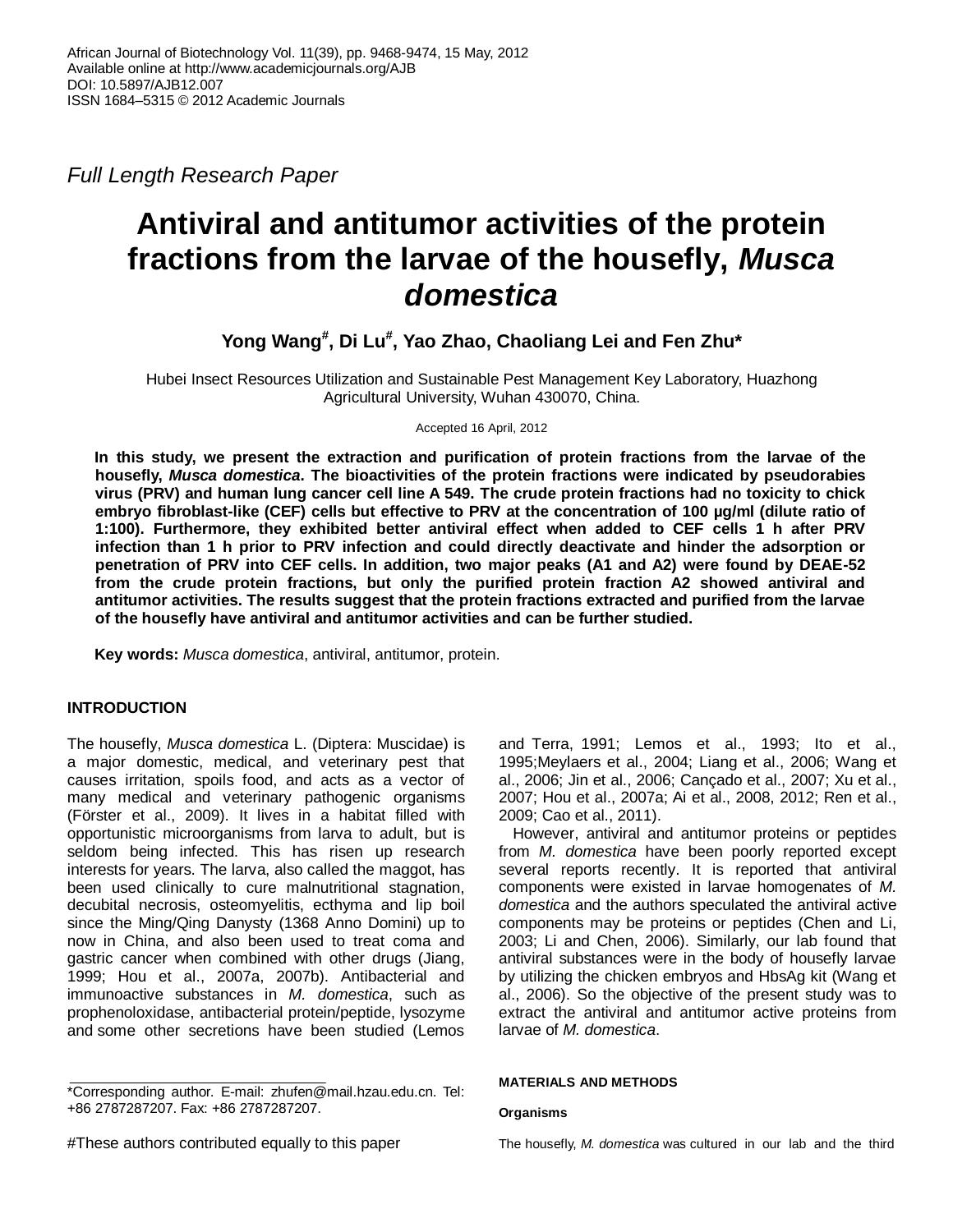instar larvae were prepared for the experiments. Pseudorabies Virus (PRV) was obtained from the China Institute of Veterinary Drugs Control (Beijing, China). Human lung cancer cell line A 549 was bought from the China Center for Type Culture Collection of Wuhan University (Wuhan, China).

#### **The extraction of the crude protein fractions**

To obtain the crude protein fractions, the third instar larvae were collected, washed with distilled water, frozen and lyophilized. Then, the lyophilized larvae were extracted with petroleum ether (boiling point, 30 - 60 and °C) in a Soxhlet apparatus for 12 h. Later the defatted larvae were pulverized at low temperature. The defatted powder of the larvae was obtained and treated in cold buffer (0.18 mol/L NaCl citrate - Na<sub>2</sub>HPO4, pH 7.0, 4°C) with a ratio of 1:3 (w/v) for 15 min. After centrifugation at 1, 800 *g* for 10 min, the supernatant was transferred to a new container and acidified to pH of 5.8 with HCl. Then, the extracts were subjected to graded precipitation with  $(NH4)_2SO_4$  (below 65% saturation) to yield the insoluble fractions. In all cases, the precipitate was recovered by centrifugation and dissolved in ultrapure water prior to dialysis. All the dialyzed extracts were lyophilized and then the crude protein fractions were stored at -80°C.

#### **Biological activity of the crude protein fractions**

#### **The cytotoxicity of the crude protein fractions**

The cytotoxic effect of the crude protein fractions was assessed by using chick embryo fibroblast-like (CEF) cells according to Greco et al. (2009) with slight modification. Briefly, 100 µl of CEF cell cultures were exposed to 100 µl of the crude protein fractions (dilution rates were 1:1, 1:10 or 1:100) on 96-well plates and then incubated at 37°C for different time. Daily, the cytopathic effect (CPE) was observed.

## **Determination of the virus infectious dose**

In order to determine the virus infectious dose, CEF cell cultures were seeded at a concentration of  $2\times10^5$  cells/ml on 96-well plates and each well was 100 µl. These cells were infected with 100 µl of PRV suspension of different concentration (10<sup>-1</sup> to 10<sup>-8</sup>) and then the microwell plates were incubated at 37°C, as described by Greco et al. (2009). The virus titer was determined by monitoring the CPE in an endpoint dilution assay. It was expressed as  $TCID_{50}$  (the highest dilution of virus able to induce CPE in 50% of cells) and calculated by the method of Reed and Muench (1938).

#### **The inactivating effect of the crude protein fractions on PRV**

The inactivating effect of the crude protein fractions on PRV was performed according to Greco et al. (2009) with slight modification. CEF cell cultures were seeded at a concentration of  $2\times10^5$  cells/ml on 96-well plates and each well was 100 µl. PRV suspension was mixed with 100  $\mu$ g/ml of the crude protein fractions for 2 h and then 100 µl of the mixture were added to the microwell. Controls were only treated with PRV suspension. The microwell plates were then incubated at 37°C. Daily, the CPE was determined to find the inactivating effect of the crude protein fractions on PRV.

#### **The effect of the crude protein fractions on the adsorption step**

The supernatant of infected cultures was assayed for the remaining

virus to detect the effect of the crude protein fractions on the adsorption step as described by Greco et al. (2009). CEF cell cultures were supplemented with the crude protein fractions (100 µg/ml) 1 h or 2 h before virus infection and then infected with PRV suspension. Non-supplemented cell cultures were carried out under the same conditions as control. 2 h after infection, samples of supernatant were harvested and the virus titers were carried out on 96-well plates.

#### **The purification of the crude protein fractions**

To purify the crude protein fractions, they were obtained as above (60 mg) and dissolved in 0.05 M Tris-HCl buffer (pH 8.0) and filtered with 0.45 µm membrane. The sample was loaded onto DEAEcellulose column (2×20 cm) pre-equilibrated with 0.05 M Tris-HCl buffer (pH 8.0). The sample was eluted successively with two rinses of 0.05 M Tris-HCl buffer (pH 8.0) and 0.5 mol/L NaCl. The flow rate was set at 0.3 ml/min. Each 3-ml fraction was collected and monitored at 280 nm. Unless stated otherwise, all steps of purification were carried out at 4°C. The eluted retention fractions were vacuum concentration and stored at -80°C.

#### **Biological activity of the purified protein fractions**

#### **The cytotoxicity of the purified protein fractions**

The cytotoxic effect of the purified protein fractions was assessed by using CEF cells according to Greco et al. (2009) with slightly modified. Briefly, 100 µl of CEF cell cultures were exposed to 100 µl of the purified protein fractions of a series of concentration (5000, 1000, 200, 40, 8, 1.6, 0.32 or 0.064 µg/ml) on 96-well plates and then incubated at 37°C for different time. Daily, the CPE was observed.

#### **The antiviral activity of the purified protein fractions**

The antiviral activity of the purified protein fractions was performed as described above. CEF cell cultures were seeded at a concentration of  $2\times10^5$  cells/ml on 96-well plates and each well was 100 µl. PRV suspension was mixed with the purified protein fractions for 2 h and then 100 µl of the mixture were added to the microwell. Controls were only treated with the PRV suspension. Then, the microwell plates were incubated at 37°C. Daily, the CPE was determined to confirm the inactivating effect of the purified protein fractions on PRV.

#### **The antitumor activity effect of the purified protein fractions**

The *in vitro* inhibitory effect of the purified protein fractions on human lung cancer cell line A 549 was performed according to Hou et al. (2007b) with some modifications. Cells in dimethyl sulfoxide (DMSO) with 10% fetal bovine serum was plated on 96-well plates  $(5x10<sup>4</sup>$  cells/well) and allowed to adhere at 37°C, and 5% CO<sub>2</sub>. The monolayer of cells in the plate was exposed to various dilutions of the purified protein fractions (6, 3, 1.5, 0.75, 0.375, 0.1875, 0.093 or 0.0468 mg/ml). Then, the cells were incubated at 37°C, and 5% CO<sub>2</sub> for 48 h. Controls were maintained throughout the experiments (untreated wells as the cell control and diluent treated wells as the substrate control). After incubation, 0.5% 3-(4,5-dimethythiazol-2 yl)-2,5-diphenyl tetrazolium bromide (MTT) was added into each well and then the wells were incubated at  $37^{\circ}$ C, and  $5\%$  CO<sub>2</sub> for 4 h. Later, the supernatant after centrifuging at 1000 g for 5 min was discarded (DMSO) (100 µl/well) was added to dissolve the formazan crystals formed. After solubilizing, the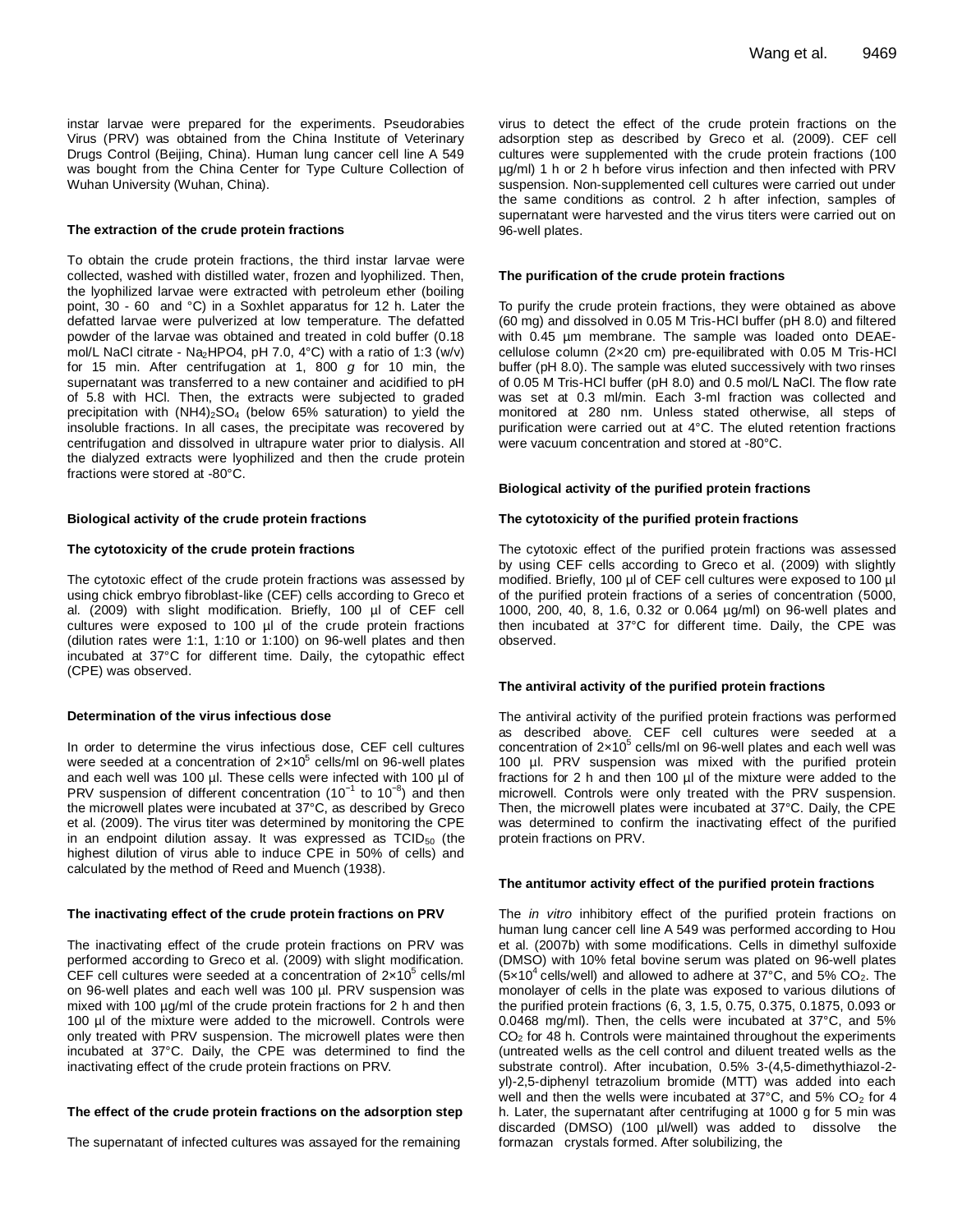

**Figure 1.** The cytopathic effect of the crude protein fractions from the larvae of *Musca domestica* on chick embryo fibroblast-like cells (bar = 100 µm). A, The cells were exposed to 1-fold dilution of the crude protein fractions for 1 day; B, the cells were exposed to 10-fold dilution of the crude protein fractions for 1 day; C, the cells were exposed to 100-fold dilution of the crude protein fractions for 1 day; D, control (use the DMEM medium with the crude protein fractions and serum free as control); E, the cells were exposed to 1-fold dilution of the crude protein fractions for 2 days; F, the cells were exposed to 10-fold dilution of the crude protein fractions for 2 days.

optical density (OD) of each well was detected by the microplate reader at 490 nm. The inhibitory rate (IR) was calculated as follows:

 $IR (%) = (OD_{control} \neg OD_{sample}) / OD_{control} \times 100$ 

## **RESULTS**

## **The cytotoxicity of the crude protein fractions**

As described previously, CEF cells were exposed to different concentration of the crude protein fractions and the cytotoxic effect was detected. Figure 1 shows the CPE of the crude protein fractions on CEF cells. The cells treated by the crude protein fractions with dilute ratio of 1:1 and 1:10 for 1 day became contracted and the netting phenomenon appeared (Figure 1A, 1B). However, the crude protein fractions with the dilute ratio of 1:100 were not toxic to the CEF cells (Figure 1C). Two days later, the CEF cells treated by the crude protein fractions with the dilute ratio of 1:1 partly recovered (Figure 1E), while those cells treated by the crude protein fractions with the dilute ratio of 1:10 could completely regrow (Figure 1F). Based on these, we indicate that the optimal concentration for crude protein fractions was 100 µg/ml, that is, dilute ratio of 1:100.

## **The inactivating effect of the crude protein fractions on PRV**

In order to detect the direct inactivating effect of the crude protein fractions on the virus, PRV was exposed to 100 µg/ml of the crude protein fractions for 2 h before infection. As indicated in Table 1, the virus titer of the crude protein fractions added 1 h before virus infection was 3.16×10 $^4$  TCID<sub>50</sub>/ml, while it was 1.0×10 $^4$  TCID<sub>50</sub>/ml 1 h after virus infection; both were significantly different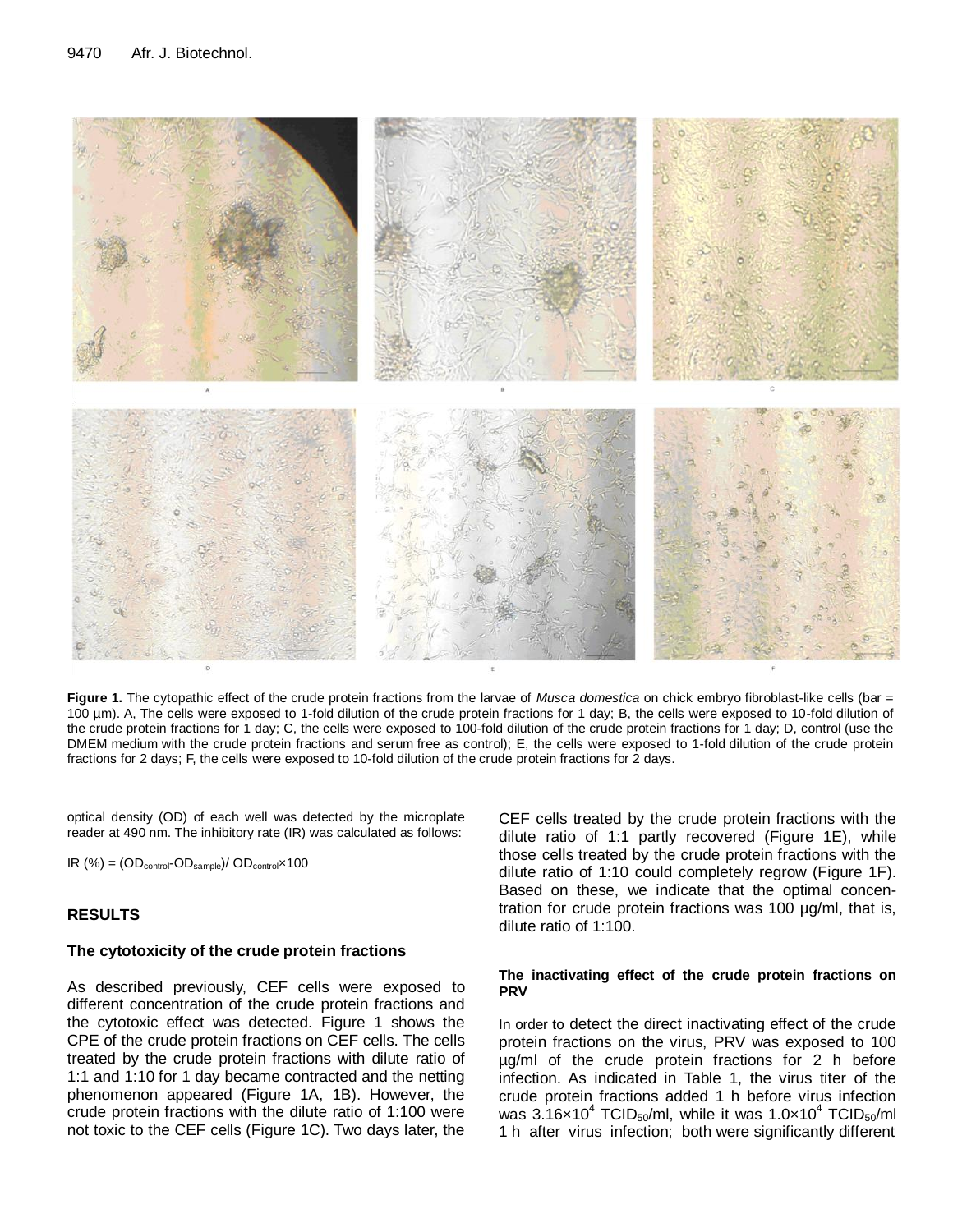**Table 1.** The inactivating effect of the crude protein fractions from the larvae of *Musca domestica* on pseudorabies virus.

| <b>Treatment</b> | <b>PRV</b> (control)          | The crude protein fractions added |                         |  |  |  |
|------------------|-------------------------------|-----------------------------------|-------------------------|--|--|--|
|                  |                               | 1 h before PRV infection          | 1 h after PRV infection |  |  |  |
| TCID50/ml        | 5.62 $\times$ 10 <sup>4</sup> | $3.16\times10^{4}$ **             | $1.0 \times 10^{4}$ **  |  |  |  |

TCID<sub>50</sub>, tissue culture infectious dose 50%; PRV, pseudorabies virus. The values represent the average of three replications. Asterisks denote significant differences; \*\*P<0.01.

**Table 2.** Effect of the crude protein fractions from the larvae of *Musca domestica* on pseudorabies virus's adsorption step.

| The supernatant of           | Supplemented with the crude protein fractions |                          |                         |  |  |  |  |
|------------------------------|-----------------------------------------------|--------------------------|-------------------------|--|--|--|--|
| <b>PRV infected cultures</b> | 1 h before PRV infection                      | 2 h before PRV infection | no supplement (control) |  |  |  |  |
| TCID50/ml                    | $5.62 \times 10^{4}$ **                       | $2.51 \times 10^{4}$ **  | $3.98 \times 10^{3}$    |  |  |  |  |

TCID<sub>50</sub>, tissue culture infectious dose 50%; PRV, pseudorabies virus. The values represent the average of three replications. Asterisks denote significant differences; \*\*P<0.01.

than that in the control  $(5.62 \times 10^4 \text{ TCID}_{50}/\text{ml})$ . So, the crude protein fractions seemed to have some direct deactivating effect on PRV.

# **Effect of the crude protein fractions on inhibiting PRV absorption**

The virus remaining in the supernatant of PRV infected cultures with or without the crude protein fractions was detected (Table 2). The virus titer of the control (the supernatant without the crude protein fractions) was  $3.98\times10^3$  TCID<sub>50</sub>/ml. Compared with the control, there was a significant difference when the supernatant was supplemented with the crude protein fractions 1 h or 2 h before virus infection (5.62 $\times$ 10<sup>4</sup> and 2.51 $\times$ 10<sup>4</sup> TCID<sub>50</sub>/ml, respectively). In addition, a significant difference was recorded in the virus titer between the two treated groups. We could conclude that the crude protein fractions can hinder the adsorption or penetration of the virus into cells and the supplemented time for the crude protein fractions can influence the hindering effect.

## **Purification of the crude protein fractions**

The crude protein fractions were analyzed by DEAE-52 to isolate and purify the antiviral protein. Two major peaks were obtained (Figure 2, A1 in tube 16 and A2 in tube 66). The experiment conditions were as follows: the column was pre-equilibrated with 0.05 M Tris-HCl buffer (pH 8.0). The sample was eluted by the above buffer and then by 0.05 M Tris-HCl buffer (pH 8.0) with 0.5 mol/L NaCl at a flow rate of 0.3 ml/min. Fractions of 3.0 ml each time were collected and analyzed for protein at 280 nm. The eluted major peak fractions were vacuum concentration and stored at -80°C.

# **The cytotoxicity of the purified protein fractions**

CEF cells were exposed to the purified protein fractions and the cytotoxic effect was determined as described previously. Within 24 h, the purified protein fraction A1 was toxic at 5 mg/ml and A2 was toxic at 5 mg/ml and 1 mg/ml, but both were not toxic at 0.2 mg/ml. Furthermore, the CEF cells treated by A2 (5 mg/ml and 1 mg/ml) were partly recovered after 48 h. Based on these; the concentration of 0.2 mg/ml was selected to use in the following experiments.

# **Antiviral activity of the purified protein fractions**

PRV was exposed to 0.2 mg/ml of the purified protein fractions for 2 h before infection. As indicated in Table 3, compared with the control  $(5.62 \times 10^4 \text{ TCID}50/\text{ml})$ , there was a significant decline  $(3.75\times10^{4} \text{ TCID50/ml})$  for the virus titer in the treatment of the purified protein fraction A2. However, it had almost no effect  $(5.62 \times 10^4$ TCID50/ml) for the purified protein fraction A1 on the virus titer.

## **Antitumor activity of the purified protein fractions**

The *in vitro* inhibitory effect of the purified protein fractions on A 549 tumor cells was investigated by the standard MTT colorimetric method. As shown in Table 4, the purified protein fraction A1 exhibited little inhibitory effect on the growth of A 549 tumor cells. On the contrary, inhibitory rate of the purified protein fraction A2 on A 549 tumor cells reached 66.5 and 51.1%, at 6 mg/ml and 3 mg/ml, respectively (Table 5). A dose-dependant manner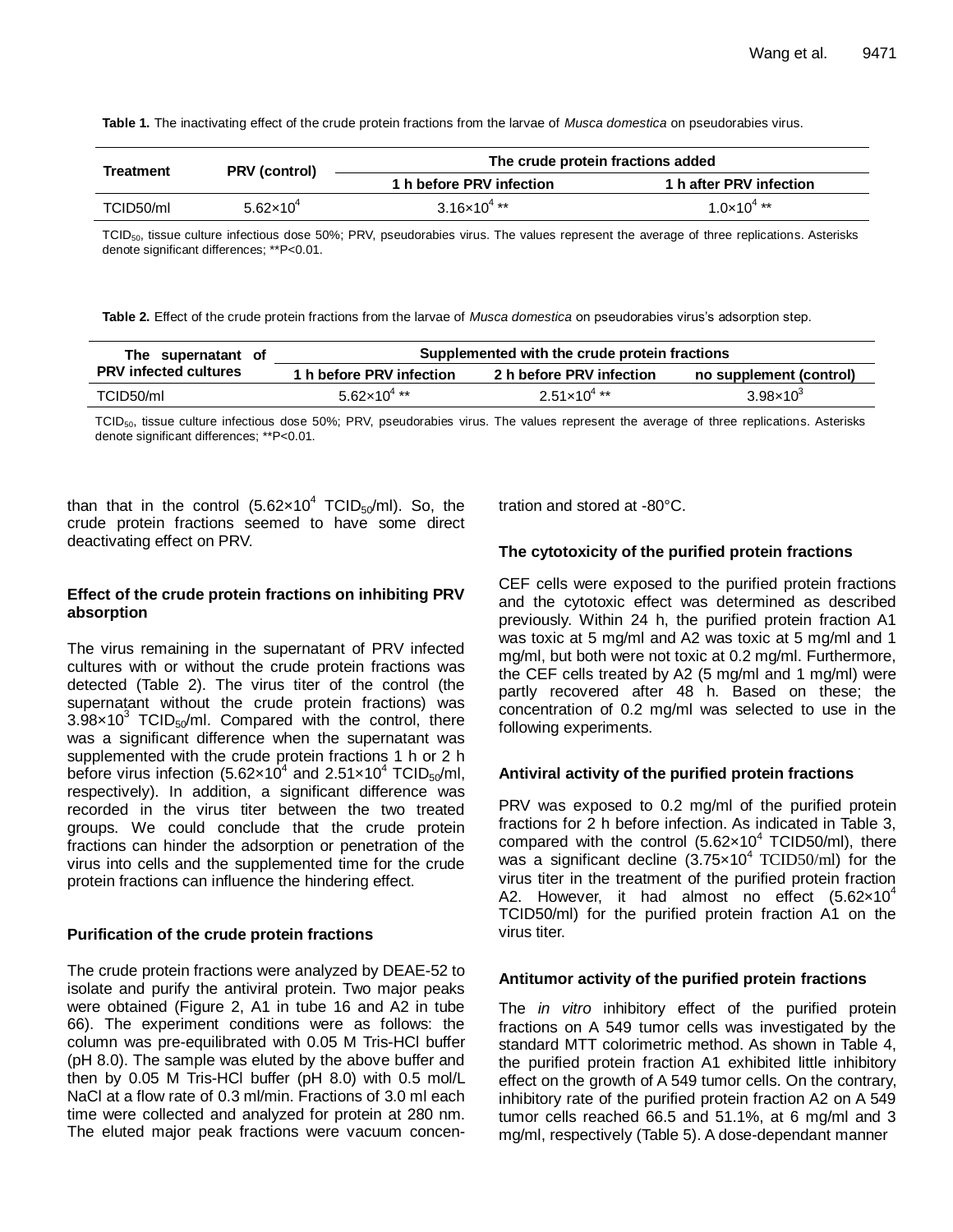

**Figure 2.** Elution profile of the crude protein fractions from the larvae of *Musca domestica* assayed by DEAE-52 columun. The crude protein fractions were analyzed by DEAE-52 with 0.05 M Tris-HCl buffer (pH 8.0) and 0.5 mol/L NaCl at a flow rate of 0.3 ml/min.

**Table 3** Antiviral activity of the purified protein fractions from the larvae of *Musca domestica* on pseudorabies virus.

|                   |                               | PRV with the purified protein fraction |                       |  |  |  |
|-------------------|-------------------------------|----------------------------------------|-----------------------|--|--|--|
| <b>Treatments</b> | <b>PRV</b> (control)          |                                        | Α2                    |  |  |  |
| TCID50/ml         | 5.62 $\times$ 10 <sup>4</sup> | $5.62 \times 10^{4}$                   | $3.75\times10^{4}$ ** |  |  |  |

TCID50, tissue culture infectious dose 50%; PRV, pseudorabies virus. The values represent the average of three replications. Asterisks denote significant differences; \*\*P<0.01.

**Table 4.** Antitumor activity of the purified protein fraction A1 from the larvae of *Musca domestica* on A 549 tumor cell.

| <b>Parameter</b> | Concentration of A1 (mg/ml) |       |       |       |       |       |       |       | Cell    | <b>Substrate</b> |
|------------------|-----------------------------|-------|-------|-------|-------|-------|-------|-------|---------|------------------|
|                  |                             |       | 1.5   | 0.75  | 0.375 | 0.187 | 0.093 | 0.046 | Control | Control          |
| OD               | 0.612                       | 0.667 | 0.654 | 0.645 | 0.641 | 0.642 | 0.659 | 0.668 | 0.695   | 0.080            |
| IR $(%)$         | 12.1                        |       | 6.0   |       | 7.9   |       | 5.3   | 4.0   |         |                  |

The values represent the average of three replication. IR (%)= (OD<sub>control</sub>-OD<sub>sample</sub>)/OD<sub>control</sub>×100.

was also observed in this antitumor activity assay.

# **DISCUSSION**

The extraction and purification of antibacterial and

immunoactive substances from *M. domestica* have been widely reported. For instance, a bacteria-digesting midgut-lysozyme from *M. domestica* was first purified by Lemos and Terra (1993) and 1-lysophosphatidylethanolamine (C16:1) as an antimicrobial compound was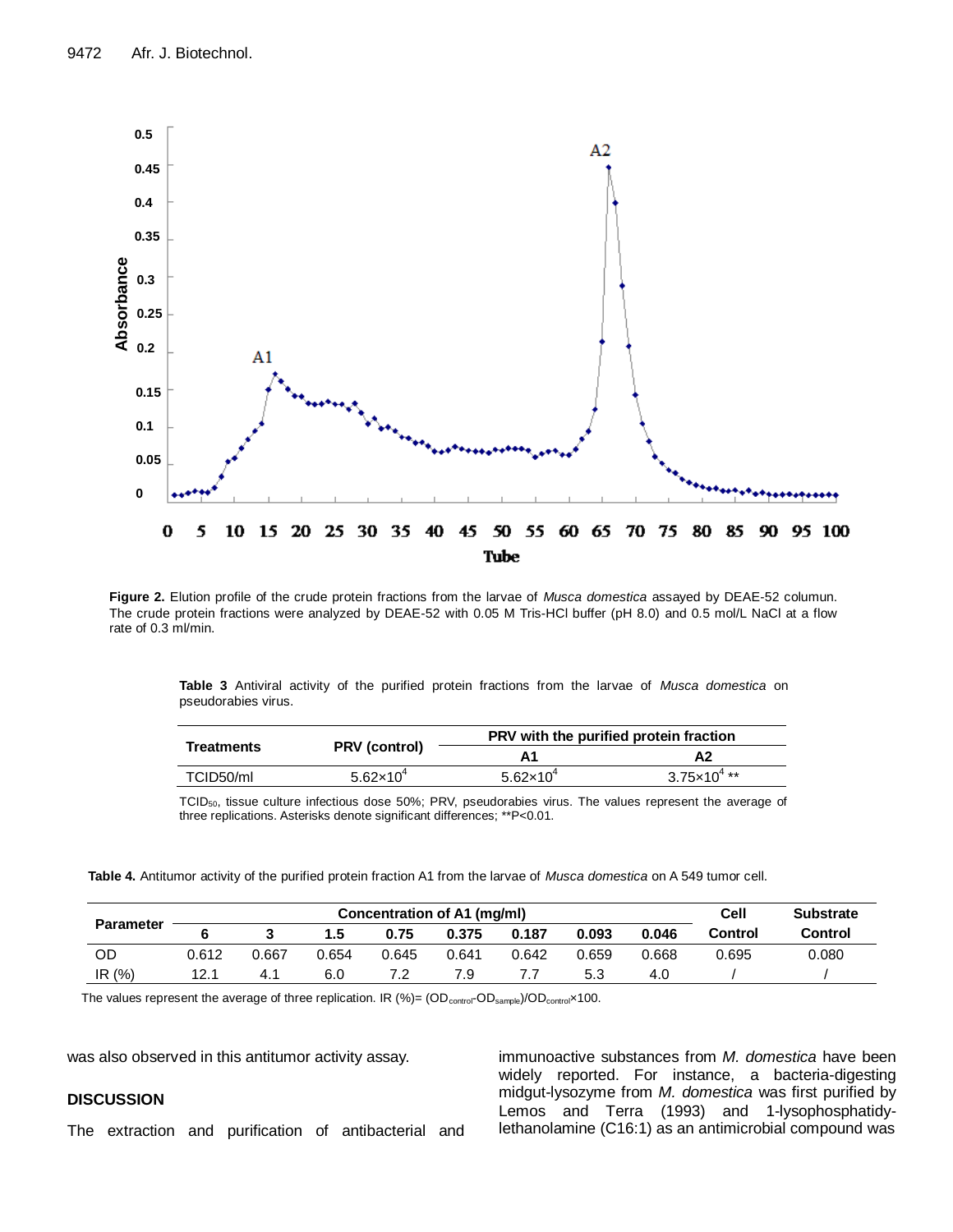| Table 5 Antitumor activity of the purified protein fraction A2 from the larvae of Musca domestica on A 549 tumor cell. |  |
|------------------------------------------------------------------------------------------------------------------------|--|
|------------------------------------------------------------------------------------------------------------------------|--|

| <b>Parameter</b> | Concentration of A2 (mg/ml) |       |       |       |       |       |       |       | Cell    | <b>Substrate</b> |
|------------------|-----------------------------|-------|-------|-------|-------|-------|-------|-------|---------|------------------|
|                  |                             |       | 1.5   | 0.75  | 0.375 | 0.187 | 0.093 | 0.046 | Control | Control          |
| OD               | 0.235                       | 0.342 | 0.407 | 0.427 | 0.465 | 0.521 | 0.583 | 0.651 | 0.699   | 0.078            |
| IR $(%)$         | 66.5                        | 51.1  | 41.9  | 39.0  | 33.5  | 25.5  | 16.7  |       |         |                  |

The values represent the average of three replications. IR  $(\%)=$  (OD<sub>control</sub>-OD<sub>sample</sub>)/OD<sub>control</sub>×100.

purified by Meylaers et al. (2004). The chitosan, extracted from *M. domestica* was found to have effect on fungus and bacteria (Ai et al., 2008, 2012) while the extract from the larvae of the housefly exhibited antibacterial activity and *in vitro* anti-tumor activity (Hou et al., 2007a). In addition, Hf-1, a novel antibacterial peptide, was also purified by Hou et al. (2007b). Lectin, which can upregulate NO and iNOS production via TLR4/NF-κB signaling pathway in macrophages was purified from *M. domestica* pupa (Cao et al., 2011). In this study, the protein fractions with antiviral and antitumor activities were extracted and purified from the larvae of *M. domestica*.

As shown by a series of biological assays, the crude protein fractions (i) had no toxicity to CEF cells but effective to PRV at the concentration of 100 µg/ml (dilute ratio of 1:100), (ii) showed better effect when added to the CEF cells 1 h after PRV infection than 1 h prior to PRV infection, (iii) had some direct deactivating effect on PRV, and (iv) could avoid the adsorption or penetration of PRV into the CEF cells.Two major peaks (A1 and A2) were seen when the crude protein fractions were analyzed by DEAE-52 with 0.05 M Tris-HCl buffer (pH 8.0) and 0.5 mol/L NaCl at a flow rate of 0.3 ml/min (Figure 2). The purified protein fraction A1 exhibited little effect on virus PRV (Table 3) and tumor cells A549 (Table 4), while antiviral and antitumor activities were seen on the purified protein fraction A2 (Table 3, 5).

There may be a number of antiviral resistance mechanisms for proteins or peptides from insects. The alloferon from the fly *Calliphora vicina* can effectively inhibit influenza viruses A and B reproduction by triggering intracellular responses when added before virus infection (Chernysh et al., 2002), while the antiviral peptide in *Heliothis virescens* hemolymph may be directed to the inner leaflet of the plasma membrane thus blocking virus assembly and/or budding and exit of viruses from a host cell (Resh, 1999; Ourth, 2004). For *Lonomia oblique* protein, it may act either on the steps of the cycle of replication of viruses that occur intracellularly, similarly to alloferon, or on the late stages of virus infection, similarly to the peptide from *H. virescens* (Greco et al., 2009). Furthermore, it seems to be unable either to inhibit the stages before reaching the target cell or to prevent the process of adsorption (Greco et al., 2009). Interestingly, another antiviral mechanism for proteins or peptides may be found in our experiments. The protein fractions isolated from *M. domestica* had some direct deactivating effect on the tested virus and can act on the adsorption or penetration of the virus.

In conclusion, the protein fractions extracted and purified from the larvae of the housefly have antiviral and antitumor activities, which support their use in traditional Chinese medicines and can be further studied.

## **ACKNOWLEDGEMENTS**

The research was supported by Wuhan Chen Guang Project (200950431182) and the National Natural Science Foundation of China (30900151).

## **REFERENCES**

- Ai H, Wang FR, Xia YQ, Chen XM, Lei CL (2012). Antioxidant, antifungal and antiviral activities of chitosan from the larvae of housefly, *Musca domestica* L. Food Chem. 132(1): 493-498.
- Ai H, Wang FR, Yang QS, Zhu F, Lei CL (2008). Preparation and biological activities of chitosan from the larvae of housefly, *Musca domestica*. Carbohyd. Polym. 72(3): 419-423.
- Cançado FC, Valério AA, Marana SR, Barbosa JARG (2007). The crystal structure of a lysozyme *c* from housefly *Musca domestica*, the first structure of a digestive lysozyme. J. Struct. Biol. 160(1): 83-92.
- Cao XH, Zhou MH, Wang CL, Hou LH, Zeng B (2011). Lectin purified from *Musca domestica* pupa up-regulates NO and iNOS production via TLR4/NF-κB signaling pathway in macrophages. Int. Immunopharmacol. 11(4): 399-405.
- Chen Y, Li JF (2003). The study of anti-virus activity of *Musca domestica* larva homogenate. J. Trop. Med. 4(2): 130-132.
- Chernysh S, Kim SI, Bekker G, Pleskach VA, Filatova NA, Anikin VB, Platonov VG, Bulet P (2002). Antiviral and antitumor peptides from insects. Proc. Natl. Acad. Sci. USA. 99(20): 12628-12632.
- Förster M, Klimpel S, Sievert K (2009). The house fly (*Musca domestica*) as a potential vector of metazoan parasites caught in a pig-pen in Germany. Vet. Parasitol. 160(1-2): 163-167.
- Greco KN, Mendonça RMZ, Moraes RHP, Mancini DAP, Mendonça RZ (2009). Antiviral activity of the hemolymph of *Lonomia obliqua* (Lepidoptera: Saturniidae). Antivir. Res. 84(1): 84-90.
- Hou LX, Shi YH, Zhai P, Le GW (2007a). Antibacterial activity and *in vitro* anti-tumor activity of the extract of the larvae of the housefly (*Musca domestica*). J. Ethnopharmacol. 111(2): 227-231.
- Hou LX, Shi YH, Zhai P, Le GW (2007b). Inhibition of foodborne pathogens by Hf-1, a novel antibacterial peptide from the larvae of the housefly (*Musca domestica*) in medium and orange juice. Food Control, 18(11): 1350-1357.
- Ito Y, Nakamura M, Hotani T, Imoto T (1995). Insect lysozyme from houfly (*Musca domestica*) larvae: Possible digestive function based on sequence and enzymatic properties. J. Biochem. 118(3): 546-551.
- Jiang SJ (1999). Chinese Pharmaceutical Insects. Chinese Forestry Publishing House, Beijing, China.
- Jin FL, Xu XX, Zhang WQ, Gu DX (2006). Expression and characterization of a housefly cecropin gene in the methylotrophic yeast, *Pichia pastoris*. Protein Expres. Purif. 49(1): 39-46.